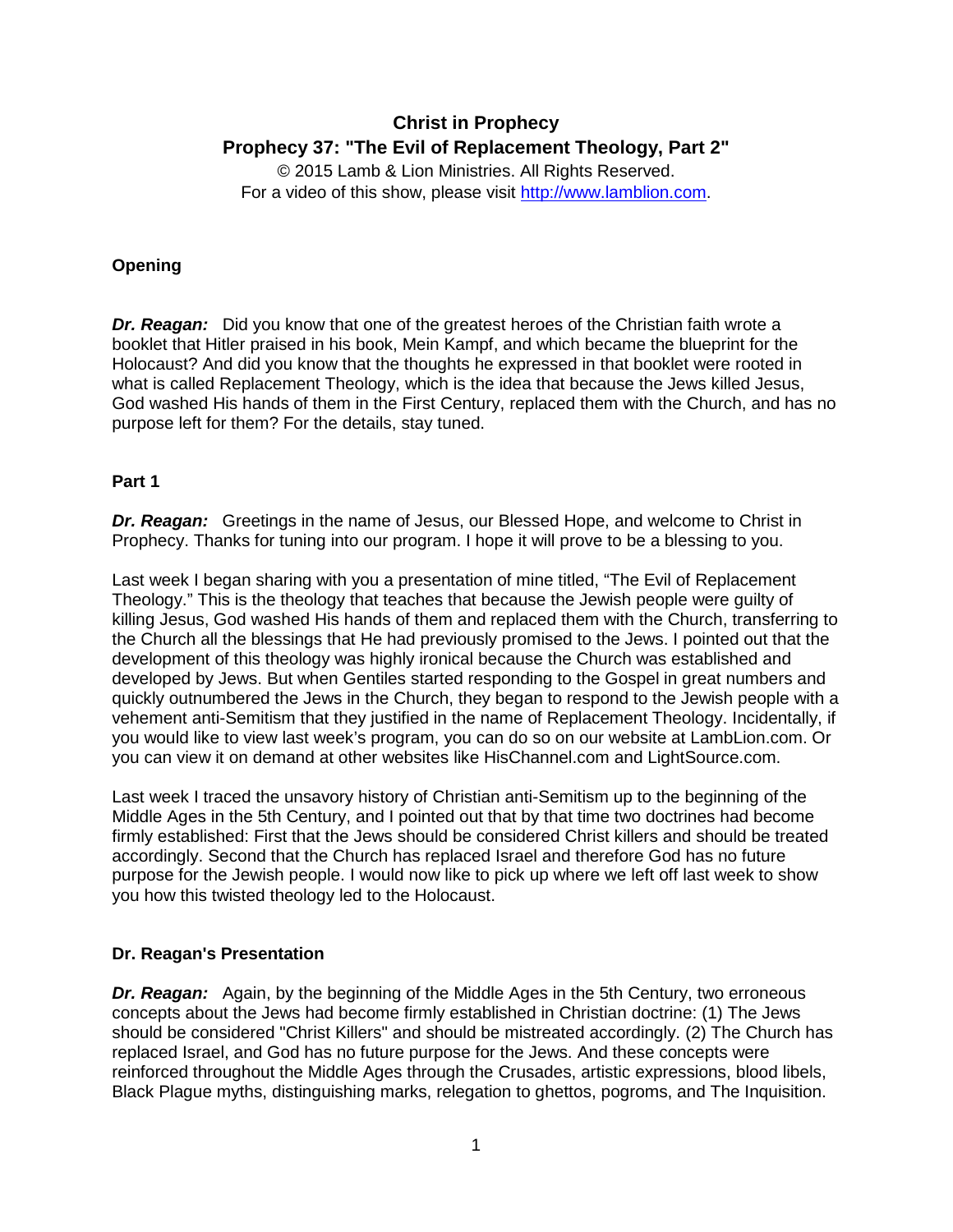Let me just briefly comment on each of these. First the Crusades, although their major purpose was to free the Holy Land of its Muslim rulers, the hatred of the Jews that had been instilled in the people of Europe by the Church encouraged the Crusaders to slaughter all the Jews along the way. Further, Pope Urban had given the Crusaders a guarantee of absolution for crimes committed in the Crusader cause. The Crusader shout, "God wills it!" soon became transmuted into "Kill a Jew and save your soul!" The atrocities committed in the name of Jesus were beyond imagination. For example, after the Crusaders captured Jerusalem on July 15, 1099, Jews were herded into their synagogues, exits were blocked, and the synagogues were surrounded by soldiers who sang "Fairest Lord Jesus" while they burned the synagogues to the ground.

Artistic expressions, since the literacy rate in the Middle Ages was probably only 25% at most, the most important mode of communication to the common people was through various forms of art. These took the form of dehumanized portrayals of Jews in paintings, picture books, picture Bibles, sculptures, and dramas. One of the most vivid, and abominable obscene pictures was this one called "The Jewish Sow." It appeared throughout Europe in the Middle Ages in many different forms. It depicted Jews nursing on pigs and eating their excrement. This horrid scene was painted on church walls, featured in stained glass windows, portrayed in statuary in churches. Here is an example of it on the exterior of the Regensburg Cathedral in Germany it was facing the Jewish quarter, this depiction dates from the 13th Century. And here is another example of the scene on the exterior of a parish church in Wittenberg, Germany.

A more sophisticated portrayal of Replacement Theology was to be found in a very popular image called "Ecclesia versus Synagoga," or the Church versus the Synagogue. It personified the Church and the Synagogue as rival queens. The Jewish queen was shown blindfolded, bareheaded and downcast. In one hand she holds a broken staff. In the other she clutches the tablets of the law which are about to slip from her hand. The Church queen is depicted as triumphant, wearing a crown, with a cross in one hand and a chalice in the other. These statues were often found at the portals of cathedrals. They clearly communicated the idea that Jews had been cast aside to make way for the new people of God. Here are two women portrayed in a crucifixion scene published in a German psalter in 1260, on the left you see the Church queen collecting the blood of Jesus in her chalice. On the right you see the Jewish queen blindfolded looking down in shame.

Another type of artistic expression that was popular was the drama. Miracle plays and passion plays abounded during the Middle Ages, and they were used to cultivate hatred toward the Jewish people. Jews were depicted as demons who knew full well that Christ was the Son of God. In each play, as Christ carried the cross, he was tortured and tormented by bloodthirsty, cursing devils with had hooked noses, horns and tails. The Jews were made to seem as evil as Christ was divine.

Bible story books and picture Bibles, like the Holkham Bible produced in London in the 14th Century always portrayed the Jews as evil agents of Satan. Take this picture for example from the Holkham Bible, it shows the crucifixion and notice there are no Roman soldiers portrayed all that you see are Jews who are involved in killing Jesus.

Throughout the Middle Ages professing Christians spread myths which helped to heighten popular hatred and fear of the Jewish people. As a result, it became commonplace among Christian groups to think of Jews as agents of Satan. One of the most popular anti- Jewish myths that gained widespread acceptance was the notion that Jews murdered Christians each year around the time of Passover in order to get blood needed to perform satanic rites. The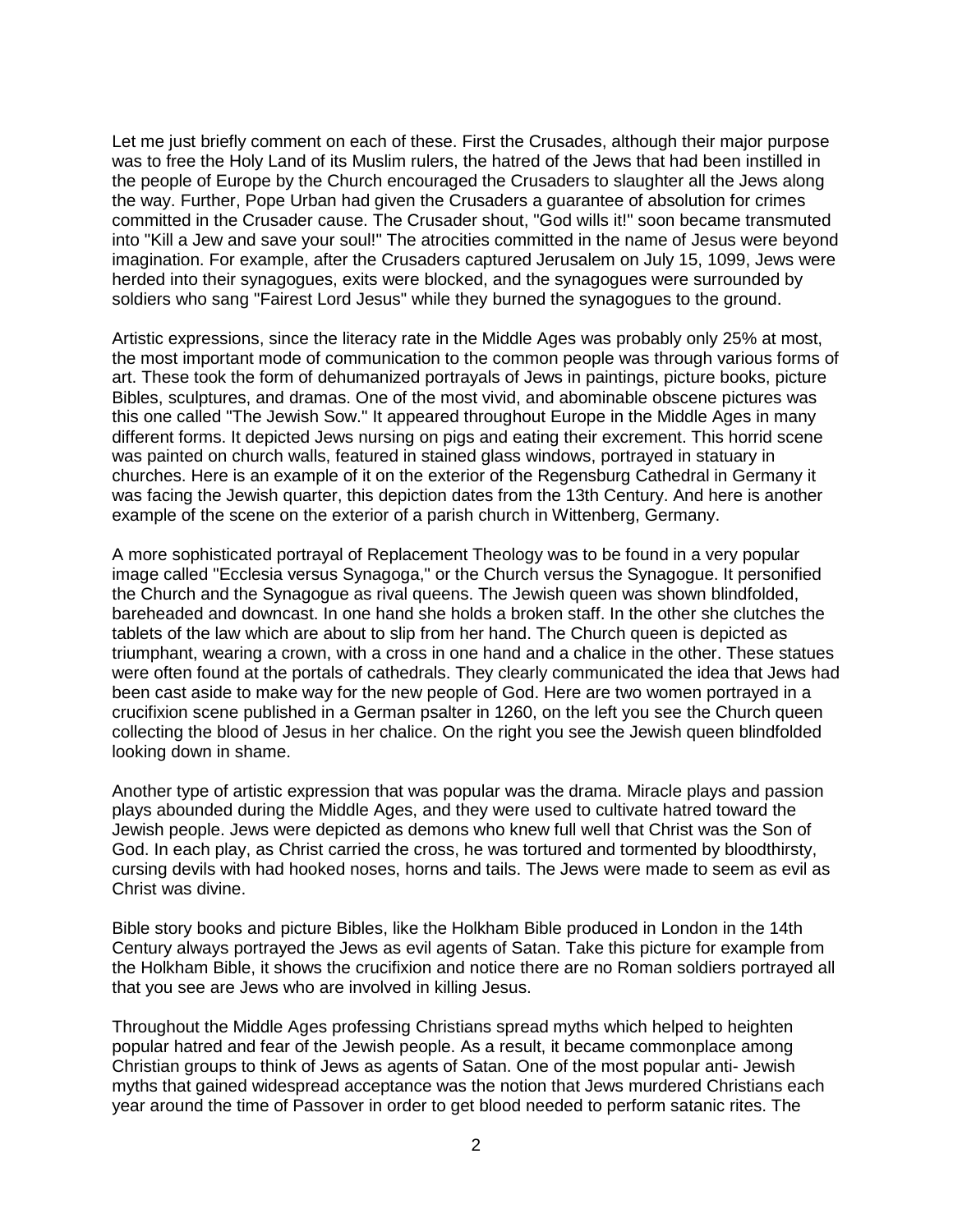blood libel is still alive and well today folks, this is taken from a Palestinian magazine. This became known as the charge of ritual murder or blood libel. Another common myth that circulated during these years was that Jews would steal the wafers used in communion and stab them with knives, killing Jesus over and over again.

The most notorious blood libel of the Middle Ages occurred in 1493 when a two year old boy named Simon disappeared in Trento, Italy. This is one person's version of this. His father blamed the Jewish community and 15 Jews were charged with ritual murder and burned at the stake. This emotional story spread quickly throughout Europe and inspired many charges of ritual murder against the Jews.

The Black Plague in the middle of the fourteenth century killed approximately one-third of the population of Europe. At the time, it was not known how the illness spread, but stories and rumors circulated that Jews had poisoned the wells. And although the accusation was totally unfounded, many Christians believed the myth. One reason it was easy to believe is because the Jews were not impacted by the plague as much as were the Gentiles. But this was due to sanitary laws of the Bible that they followed like washing their hands after going to the bathroom. More than sixty Jewish communities were burned to the ground with all their occupants killed, and in some places, Jews were tortured and burned to death in bonfires.

The Fourth Lateran Council headed by Pope Innocent III in 1215 ruled that Jews must wear distinguishable dress and a colored badge of identification. This became common place throughout Europe. A badge and a certain type of hat they had to wear.

In the 11th Century large cities throughout Europe began to herd Jews into designated areas within the cities called ghettos. This action was motivated, of course, by hatred of the Jews. Considering them to be vermin, it was decided that they should be cut off from the rest of the population.

Massive violent attacks against Jewish communities broke out in the 11th and 12th Centuries in France, Germany and England. The Black Plague in the 14th Century accentuated these attacks. During these pogroms Jews were murdered, synagogues were destroyed and Torah scrolls were burned.

And then the Inquisition, it started in 12th Century France it persisted into the 14th Century. It was originally launched to counter heresy within the Catholic Church, but in 1242 it veered off course by condemning the Talmud, resulting in the burning of thousands of Jewish books. And in 1288, the Inquisition produced the first mass burning of Jews at the stake in France.

Unfortunately, the Reformation produced no changes in attitudes toward the Jews. Replacement Theology is contained throughout the reference notes of the Geneva Bible, published in 1557, and it is reflected in the chapter headings of the King James Bible, published in 1611. For example let's take Isaiah 43:1 from the King James Bible, "But now thus sayeth the Lord, that created thee O Jacob, and He that formed thee, O Israel. Fear not for I have redeemed thee, I have called thee by thy name, thou art mine." The whole chapter is devoted to Jacob and Israel. But what is the chapter title? What is the chapter title? God comforteth the Church with His promises.

Actually, the Reformation seemed to get off to a good start regarding the attitudes toward the Jews. That's because Martin Luther interjected a breath of fresh air when he took a firm stand against the Church's mistreatment of the Jewish people. In an essay he wrote in 1523 entitled,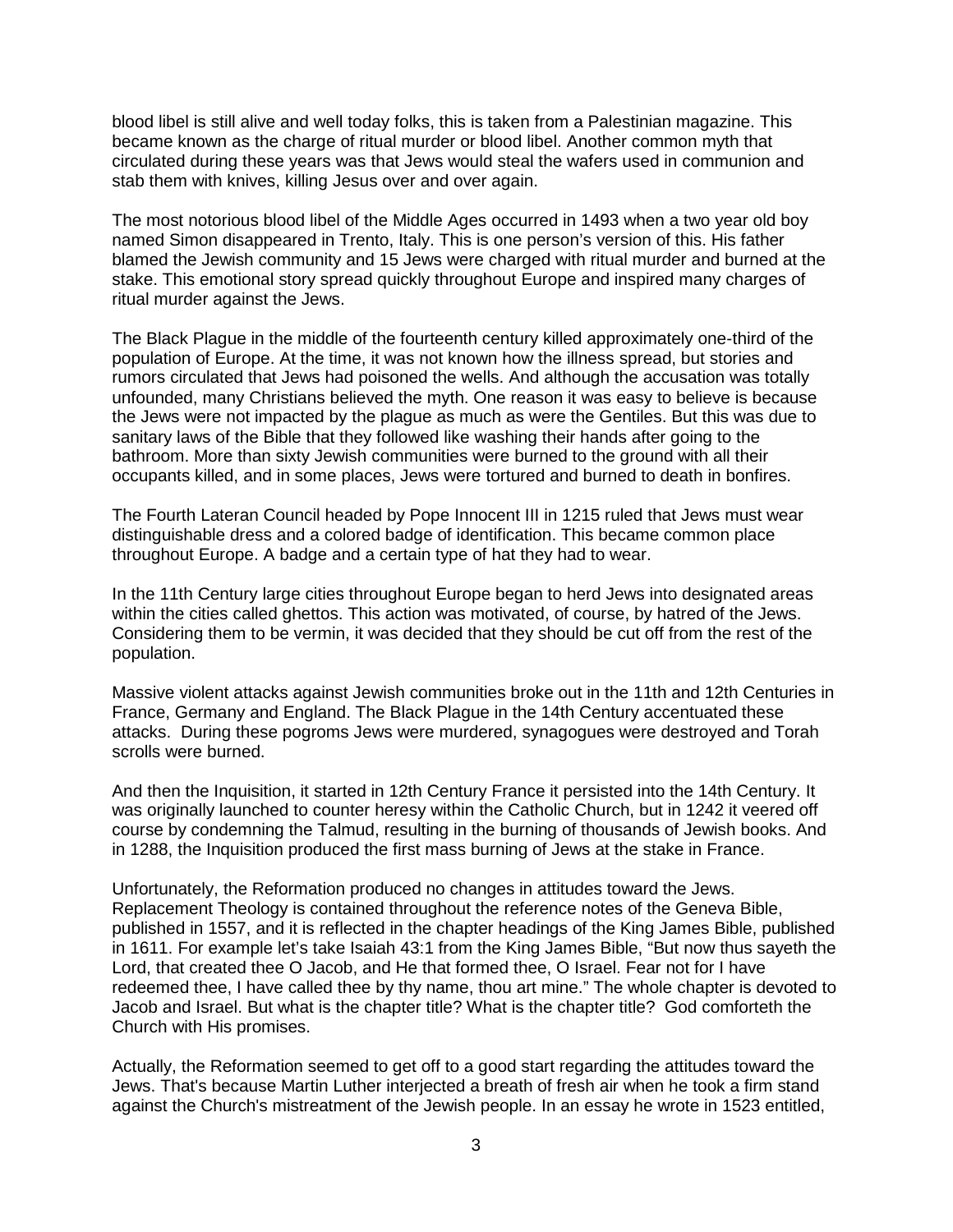"That Jesus Christ Was Born a Jew," he surveyed medieval and anti-Semitism and made this proclamation: "If I had been a Jew and had seen such dolts and blockheads govern and teach the Christian faith, I would sooner have become a hog than a Christian." He simply believed that the Jewish people would convert en masse to Christianity once they had been presented with a Gospel that was free of what he called "papal paganism." He concluded his treatise with these words: "Therefore, I would request and advise that one deal gently with them, with the Jews, and instruct them from Scripture; then some of them may come along. Instead of this we are trying only to drive them by force, slandering them. So long as we thus treat them like dogs, how can we expect to work any good among them? Again, when we forbid them to labor and do business and have any human fellowship with us, thereby forcing them into usury, how is that supposed to do them any good? If we really want to help them, we must be guided in our dealings with them not by papal law but by the law of Christian love. If some of them should prove stiff-necked, what of it? After all, we ourselves are not all good Christians either."

Unfortunately this biblical attitude did not last long. Luther became disillusioned and irritated with the Jews when they continued to resist the Gospel, what he called the reformed Gospel. In 1526 he complained of the Jews' stubbornness, and by the 1530s he was endorsing the common medieval stereotypes of the Jews, referring to them as "iron-hearted" and "stubborn as the Devil." By the end of his life, Luther had turned against the Jews with a vengeance. And in 1543 he wrote a pamphlet entitled "Concerning the Jews and Their Lies." In it he referred to the Jews as: "A miserable and accursed people," "Stupid fools," "Miserable, blind and senseless," "Thieves and robbers," "The great vermin of humanity," "Lazy rogues," "Blind and venomous," And having dehumanized and demonized them, Luther then proceeded to make some startling proposals for dealing with them: He said, "Their synagogues and schools should be burned. Their houses should be destroyed. Their Talmudic writings should be confiscated. Their Rabbis should be forbidden to teach. Their money should be taken from them. And they should be compelled into forced labor."

Needless to say, the Nazis gleefully quoted Martin Luther as they rose to power and launched the Holocaust. In fact, Hitler referred to Luther in his book, Mein Kampf, as a "great warrior, a true statesman, and a great reformer." In 1924 at a Christian gathering in Berlin, Hitler spoke to thousands of Christians and received a standing ovation when he made the following proclamation: "I believe that today I am acting in accordance with the will of Almighty God as I announce the most important work that Christians could undertake and that is to be against the Jews and get rid of them once and for all."

Hitler then proceeded to talk about the influence of Martin Luther on his life he said, "Martin Luther has been the greatest encouragement of my life. Luther was a great man. He was a giant. With one blow he heralded the coming of the new dawn and the new age. He saw clearly that the Jews need to be destroyed, and we're only beginning to see that we need to carry this work on."

At the Nuremberg war crime trials Julius Streicher, defended himself by saying, and I quote, "I have never said or done anything that Martin Luther did not say or tell me to do." The terrible truth is that Christians do not like to face, a truth they do not like to face in which many are unaware of, is that the Holocaust was the product of 1,900 years of virulent Christian anti-Semitism. And the Jews are fully aware of this fact. Thus, Eliezer Berkovits, a renowned Orthodox Jew wrote in 1984 that the Holocaust was due to the "moral bankruptcy of Christian civilization and the spiritual bankruptcy of the Christian religion." He further observed that "a straight line leads from the first act of oppression against the Jews and Judaism in the 4th Century to the Holocaust in the 20th Century."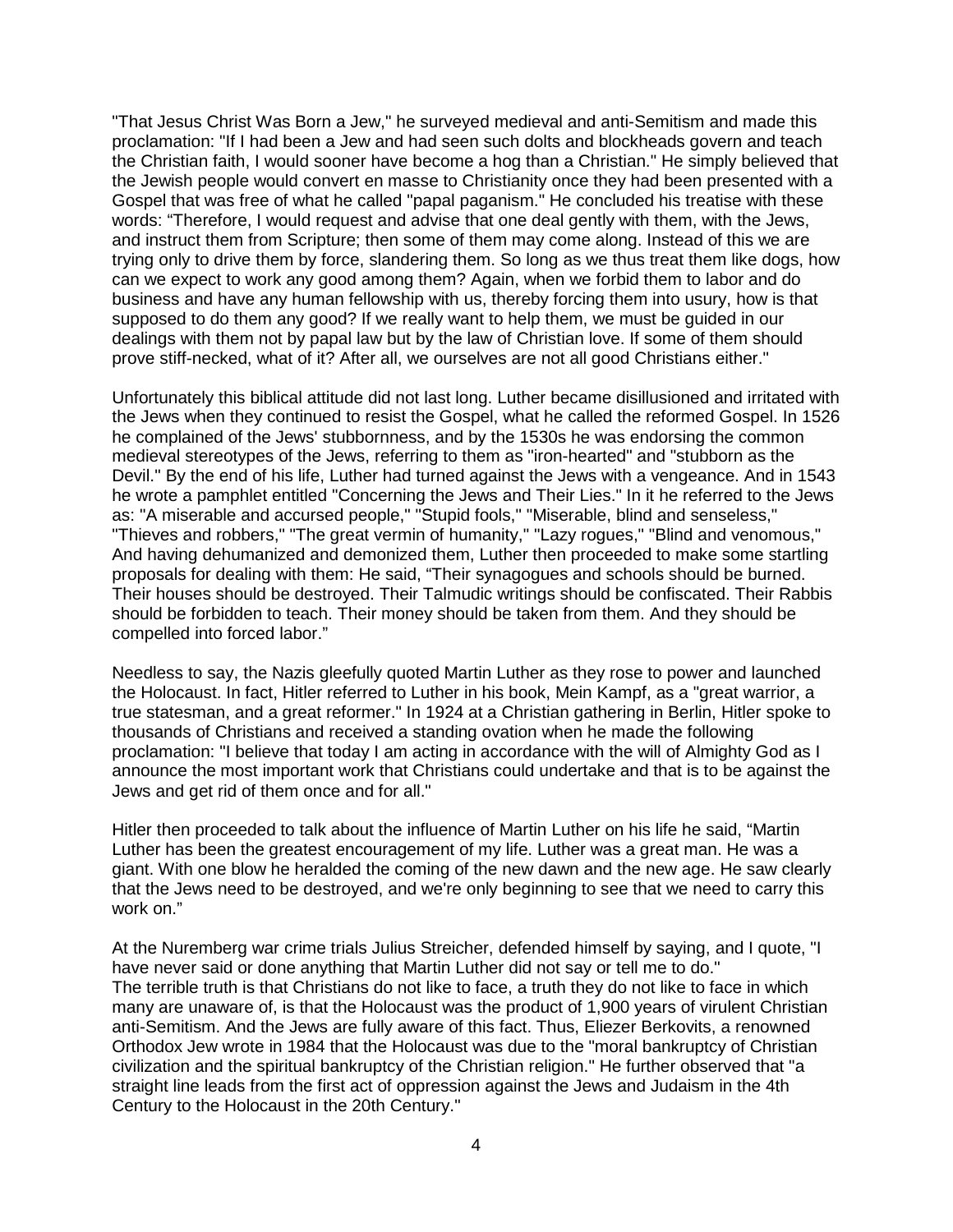Speaking of the Holocaust, the horror of it tended to mute virulent anti-Semitism among Christian leaders after World War II. But in reality, it continues in a new form called Anti-Zionism. Anti-Zionism is just anti-Semitism in new, sophisticated clothes. Whereas anti-Semitism sought to drive out the Jews from the lands where they lived, anti-Zionism refuses to accept their right to live in their own land. And so you have it, an overview of the sad and sordid history of Christian anti-Semitism rooted in Replacement Theology and continuing to this day under the guise of anti-Zionism.

What does the Word of God have to say about all this? To begin with, it strongly repudiates anti-Semitism. Consider these words from Psalm 129: May all who hate Zion be put to shame and turned backward. Let them be like grass upon the housetops which withers before it grows up, with which the reaper does not fill his hand. Nor do those who pass by say, "The blessing of the Lord be upon you" Do not even give a blessing to someone who is an Anti-Semite

With regard to the allegation that the Jews are "Christ killers," the Word of God clearly identifies who murdered Jesus and makes it plain that the Jews were not exclusively responsible. You will find the identity of those responsible in Acts 4:27: "For truly in this city there were gathered together against Your holy servant, Jesus, whom You did anoint, both Herod and Pontius Pilate, along with the Gentiles and the people of Israel." Who murdered Jesus? The Romans, the Jews, the Gentiles, and someone else who is not mentioned in this verse, you and me! Because He died for the sins of the world and we are sinners. All of us have the blood of Jesus on our hands.

Regarding the idea that God has in some way or other fulfilled the land promised to the Jews during the time of Joshua, it is interesting to note that long after Joshua, King David wrote in Psalm 105 that the land promise is everlasting in nature and is yet to be fulfilled. The fact of the matter is that the Jews have never occupied all the land that was promised to them in the Abrahamic Covenant. Under Joshua, they were given only the land that was promised to the chiefs of the tribes and to Moses.

Concerning the claim that the Jews have been rejected by God, there are a couple of biblical principles that need to be kept in mind. First, the Bible affirms that the Jews were called to be the Chosen People of God to witnesses what it means to have a relationship with God. And the Bible makes it clear that this calling is "irrevocable." You can find the calling of Israel in Isaiah 43, "You are My witnesses," declares the LORD, "My servant whom I have chosen, so that you may know and believe Me and understand that I am He. Before Me there was no God formed, And there will be none after Me. I, even I, am the Yahweh, And there is no Savior besides Me. So you are My witnesses, declares the Yahweh."

The everlasting nature of this call is emphasized in Romans 11, "From the standpoint of the gospel they the Jews are enemies for your sake, but from the standpoint of God's choice they are beloved for the sake of the fathers; for the gifts and the calling of God are irrevocable."

In direct contradiction to Replacement Theology, the Bible teaches that the Jews have never been replaced with the Church because of their unbelief. In Romans 3 Paul asserts point blank that their rejection of Jesus has not nullified God's faithfulness to the promises He has made to them. It is incredible how far the Church has gotten away from what the Bible has to say about this. Look at this Romans 3 Paul asks the question, "What advantage has the Jew?" The Church has answered that question for 2,000 years, "none whatsoever." But look what Paul says, "Great in every respect. First of all that they were entrusted with the oracles of God." Another question, "What then? If some did not believe, their unbelief will not nullify the faithfulness of God, will it? And the Church for 2,000 years has said, "Yes." And what does Paul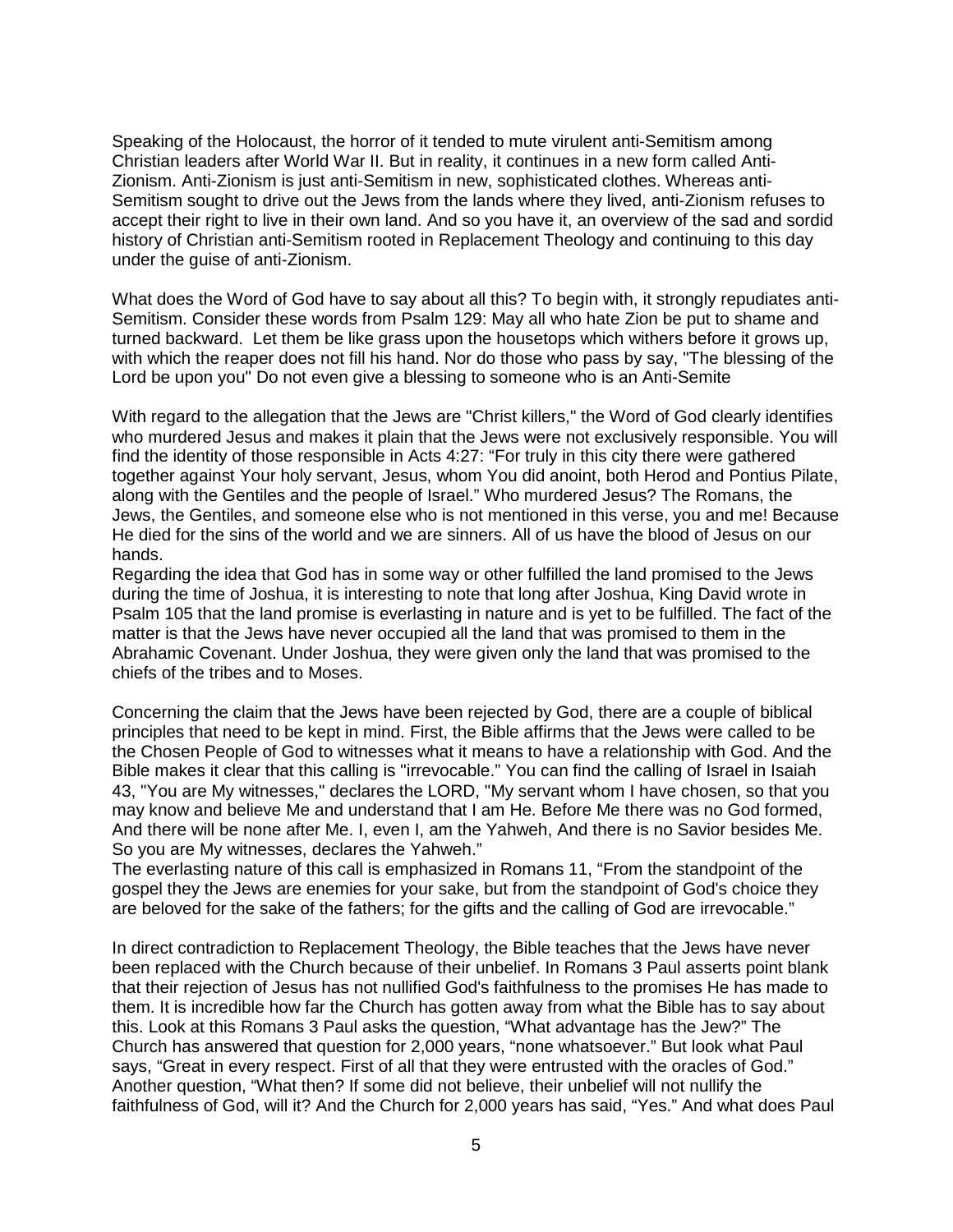say? "May it never be! Rather, let God be found true though every man be found a liar." Paul makes the same point again in Romans 11:1 where he asks: "God has not rejected His people, has He?" Again the Church's response for 2,000 years has been "Yes!" But Paul's response is exactly the opposite: "May it never be! For I too am an Israelite, a descendant of Abraham, of the tribe of Benjamin." And then he ends it with plain English, "God has not rejected His people whom He foreknew."

It is true that the Jewish people are currently under discipline because of their rejection of the Messiah. Over and over in their Scriptures the prophets said they would be disciplined if they were unfaithful, but always the promise was made that they would be preserved. An example of this type of prophetic statement can be found in Jeremiah 30:11, "For I am with you," declares the Lord, "to save you; for I will destroy completely all the nations where I have scattered you, only I will not destroy you completely. But I will chasten you justly, and will by no means leave you unpunished." God has preserved them. He has preserved them in His grace because He loves them. In Zechariah 2:8 God proclaims the Jewish people are "the apple of His eye," and He warns against anyone, anyone trying to harm them.

Another reason they have been preserved is because God is determined to bring a great remnant of the Jews to salvation. This promise is made repeatedly throughout the Hebrew Scriptures and is confirmed by Paul in the New Testament in Romans 9-11. The salvation of this remnant is described in detail in Zechariah 12:10 where it says that at the end of the Tribulation the remaining Jews will come to the end of themselves and they will turn their hearts to God in repentance and accept Yeshua as their Messiah when He lands on the Mount of Olives. And this believing remnant will go into the Millennium in the flesh and will comprise the nation of Israel to whom God will fulfill all the prophecies He has made to the Jews. During the Millennial reign the nation of Israel will be the prime nation of the world through whom God will bless all the other nations.

I love this painting of the Millennial. The Bible says that when Jesus returns there will be the greatest earthquake in history and the mountains will be lowered, and the valleys lifted up. It's like the whole earth becomes a plain and Jerusalem will be lifted up. It implies Jerusalem will be the highest point on planet earth. So Jerusalem is lifted up. And you see the glory of God coming forth as Jesus reigns as King of Kings, and Lord of Lords. You see millions of people coming to Jerusalem as it says they will do during the Feast of Tabernacles. You see the water coming out and going down to the Dead Sea where the Dead Sea will become alive. You see the man beating the swords into plowshares. The wolf with lamb, and the little boy playing with the snake. A portrayal of what the Bible exactly says about the millennial reign.

In summary my friends, the Word of God makes it clear that Israel definitely has a role and a future in the end times. There can be no doubt, no doubt that a perversion of Christianity called Replacement Theology has been the source of most anti-Semitism in the Western world. Throughout northern Africa, the Middle East, and parts of Asia, anti-Semitism has been promoted by Islam. The Qur'an calls Jews "the children of monkeys and pigs." But there are anti-Semites in this world who are neither Christian nor Muslim and who have never even met a Jew.

For example, a few years ago several of the top ten bestselling books in Japan were virulently anti-Semitic, blaming all the problems of Japan on the international Jewish conspiracy. Why is anti-Semitism so widespread? Why is it so persistent? Why is it so virulent? Why is it so irrational? It's because, it is fundamentally a supernatural phenomenon. I want to end as I began, by emphasizing that Satan hates the Jews with a passion. He hates them because God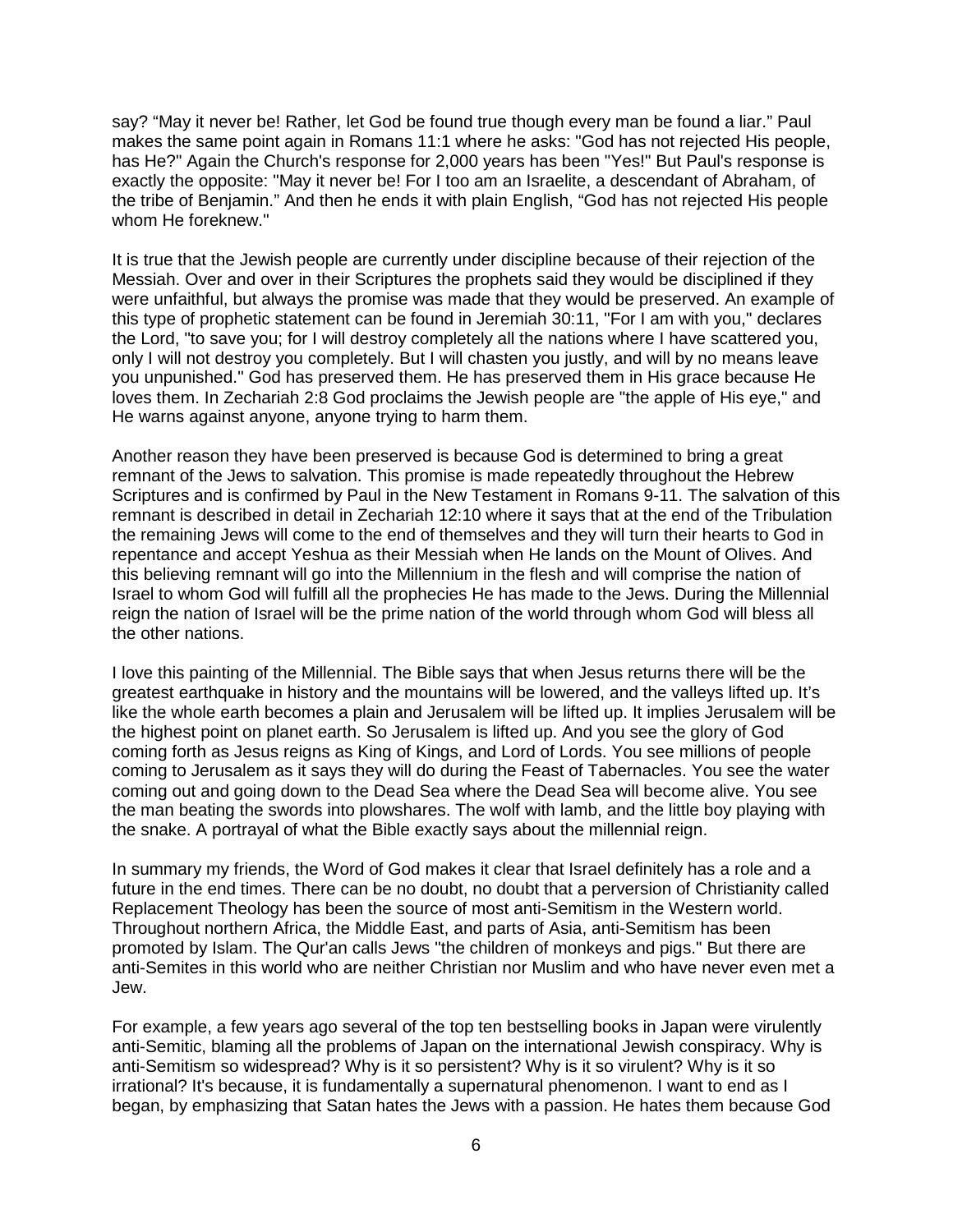provided both the Bible and the Messiah through them. He hates them because God called them to be His Chosen People. He hates them because God has promised to save a great remnant of them. He hates them because God loves them.

And the result is that he works overtime to plant seeds of hatred in people's heart toward the Jews. He is determined to destroy every Jew on planet earth so that God cannot keep His promise to save a remnant. He tried to annihilate them in the Holocaust. He failed. He will try to destroy them once again during the last half of the Tribulation. He will fail.

In conclusion, Replacement Theology is an abomination. It is unbiblical, it has resulted in virulent anti-Semitism that has in turn resulted in the deaths of millions of Jews. There is no reason why the Church should be covetous of the promises that God has made to the Jewish people. God has also made some glorious promises to the Church, one of which is the Rapture. Additionally He has promised that we will reign with Him over all the nations of the world during the millennial kingdom. And we have been promised that we will live with Him eternally on a New Earth in a New Jerusalem in Glorified Bodies. It is no wonder that Paul wrote: "No eye has seen, no ear has heard, nor has the mind of man even conceived what God has prepared for those who love Him."

One of the fundamental underlying messages of this presentation is that God is in control. He's on the throne. He is sovereign. He has the wisdom and the power to orchestrate all the evil of mankind and the evil of Satan to the triumph of His Son in history. And God has already proved this point with His response to the Cross. He took the most dastardly act in the history of mankind and turned it into one of the most glorious through the power of the resurrection. Satan has got to be the most frustrated character in the universe. And just as he was frustrated in murdering God's Son, He will be frustrated in murdering God's People. For a great remnant of the Jewish people is going to live to the end of the Tribulation. When they will be brought to the end of themselves. And when Jesus appears "they will look on Me whom they have pierced; and they will mourn for Him, as one mourns for an only son, and they will weep bitterly over Him like the bitter weeping over a firstborn." They will receive Yeshua as their Messiah, and they will cry out from the depths of their heart, "Baruch Haba B'Shem Adonai." Blessed is He who comes in the name of the Lord! What a glorious day that will be. What glory it will bring to the name of God. And meanwhile, as we wait for that day, let us meet each new day with the cry of "Maranatha! Maranatha! Come quickly Lord Jesus!" Thank you. [clapping]

#### **Part 2**

*Dr. Reagan:* Welcome back to Christ in Prophecy and our discussion of the origins of Christian anti-Semitism. Now, folks, I know the presentation you've been viewing has been a very challenging one, but I hope it has also been a blessing to you. I want to conclude this program by emphasizing something that I mentioned in my presentation and which I emphasized at the end of last week's program. It is my response to the accusation that the Jews were the killers of Christ. The Bible reveals this accusation to be an absolute myth. That's because there is a passage in the New Testament that tells us precisely who killed Jesus. You will find the passage in Acts 4:27. It reads as follows: "For truly in this city Jerusalem there were gathered together against Your holy servant Jesus, whom You anointed, both Herod and Pontius Pilate, along with the Gentiles and the peoples of Israel." Now, notice carefully who this passage says was responsible for the crucifixion of Jesus: The Roman rulers, the Gentiles and the Jews. But that is not a complete list. Do you realize who is missing from that list? You and me! That's because